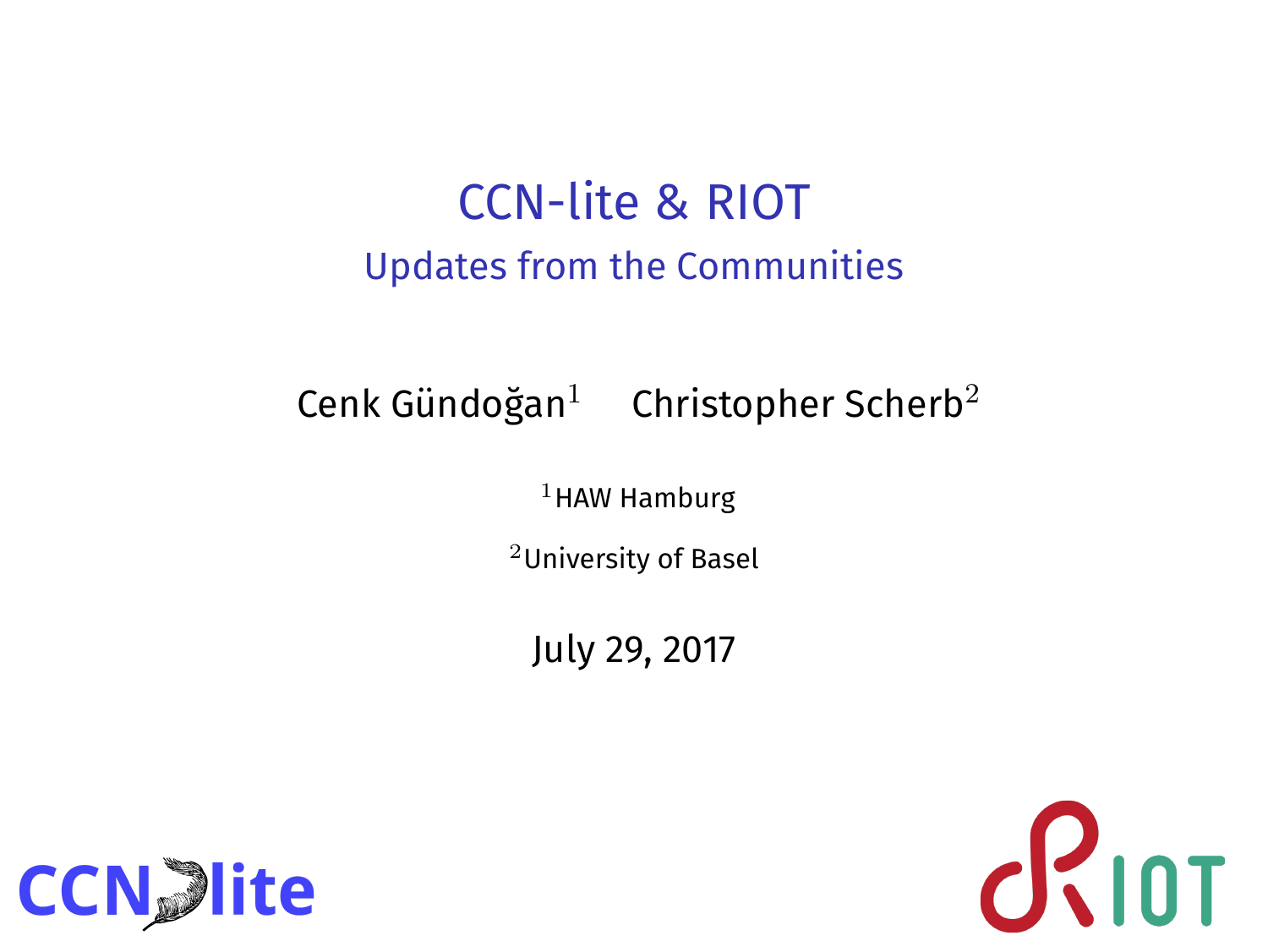# CCN-lite

- $\triangleright$  CCN-lite is a lightweight ICN implementation
- ▶ permissive ISC license
- $\blacktriangleright$  developed at University of Basel
- ▶ Multi Packet format forwarder: NDN, CCNx, etc.
- ▶ CCN-lite runs on multiple platforms
	- ▶ x86/64 on Linux, BSD and MacOS, Kernel Module for Linux
	- ▶ Android
	- $\blacktriangleright$  Arduino
	- ▶ ARM Cortex A-series
	- ▶ RIOT (e.g. ARM Cortex M-series)
	- $\triangleright$  Contiki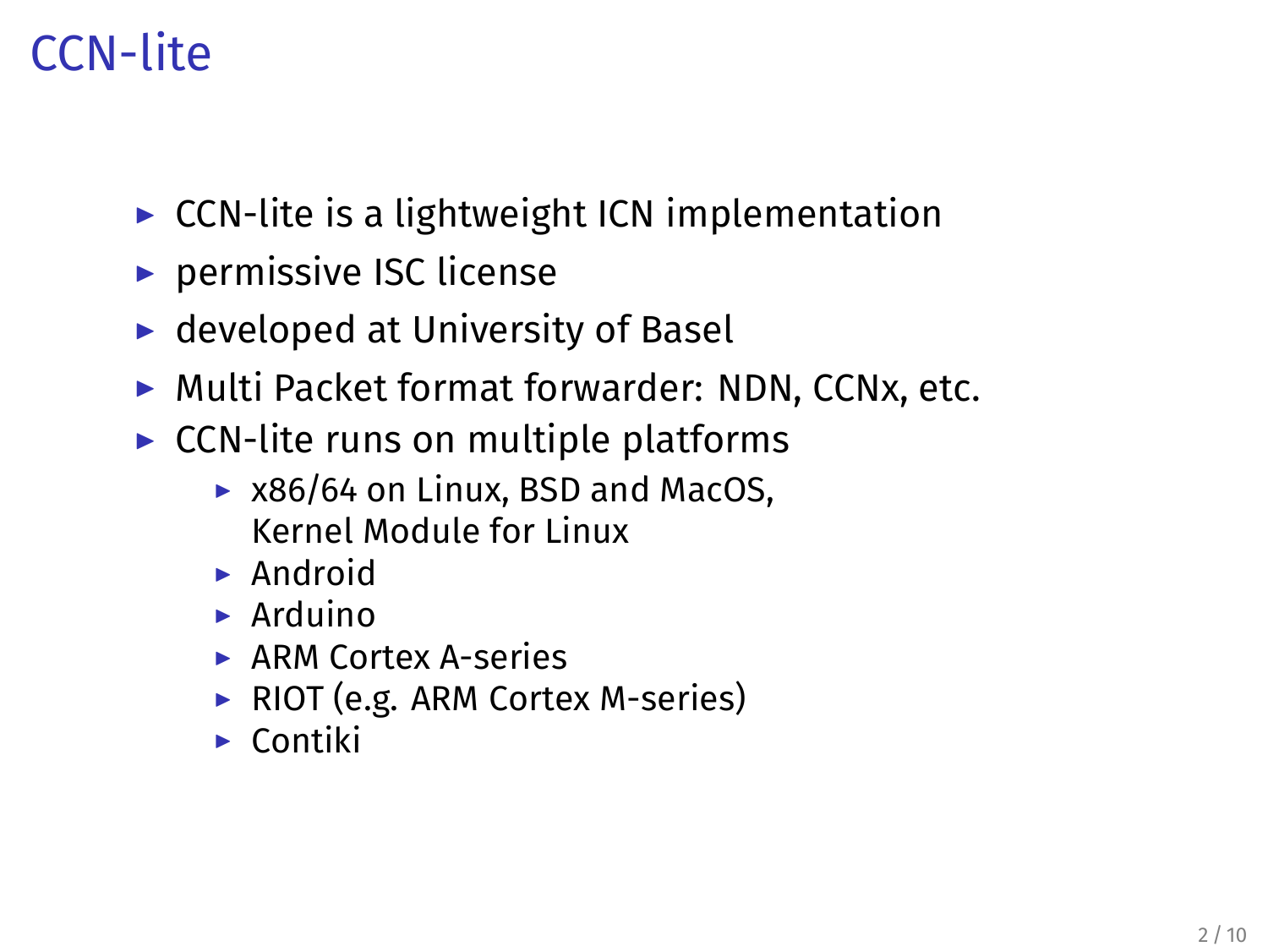## Properties / Features

- $\triangleright$  Single Binary, multiple packet formats
- $\triangleright$  enable/disable functionality/packet formats at compile time
- $\blacktriangleright$  Little memory constraints. Runs on constraint devices
- $\blacktriangleright$  few dependencies (libssl), easy to port for other platforms
- $\triangleright$  run multiple instances on a single machine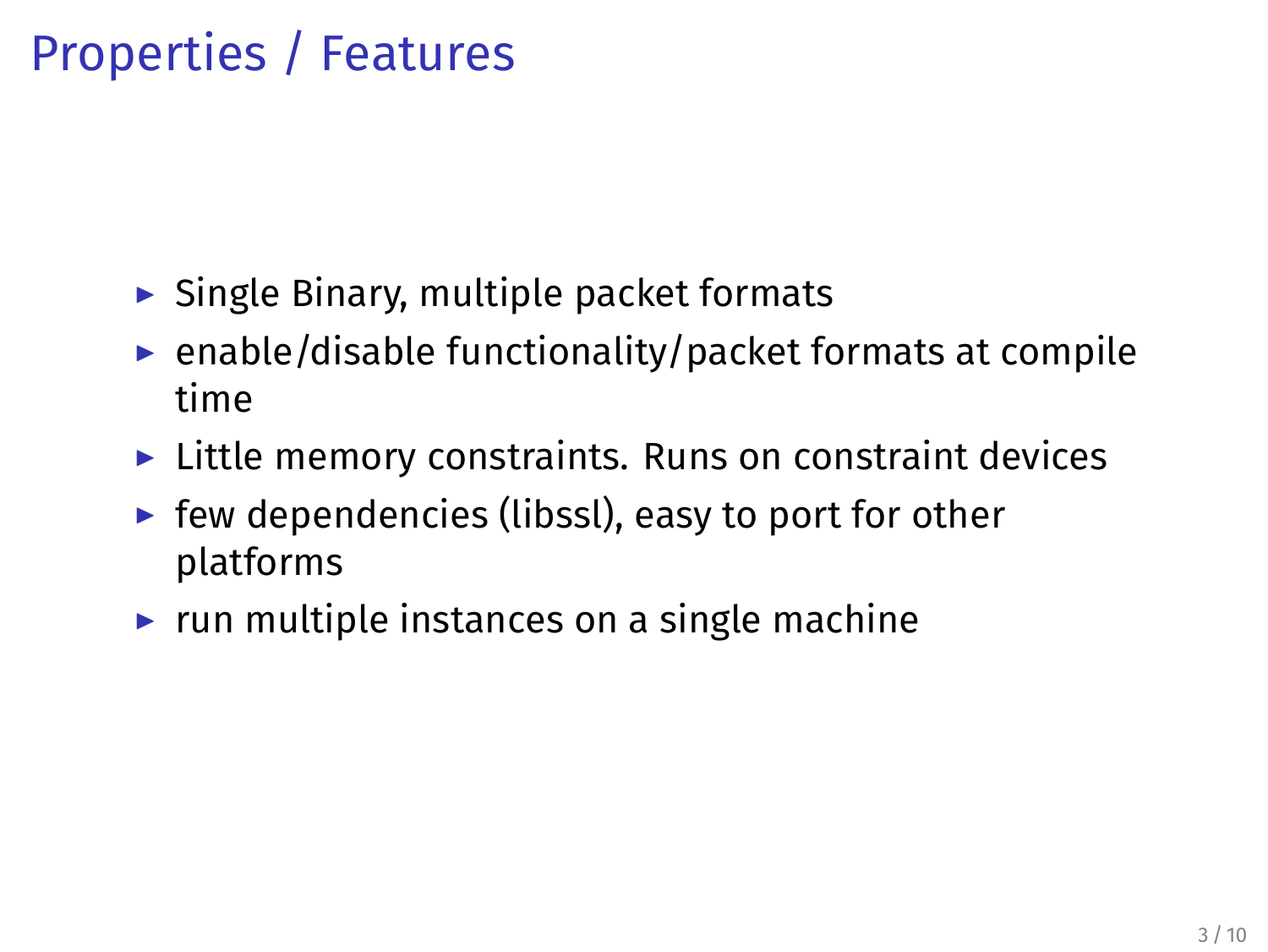### Development

Active Developers / Regular Contributors:

University of Basel



Hamburg University of Applied Sciences



Hochschule für Angewandte **Wissenschaften Hamburg Hamburg University of Applied Sciences** 

Free University of Berlin

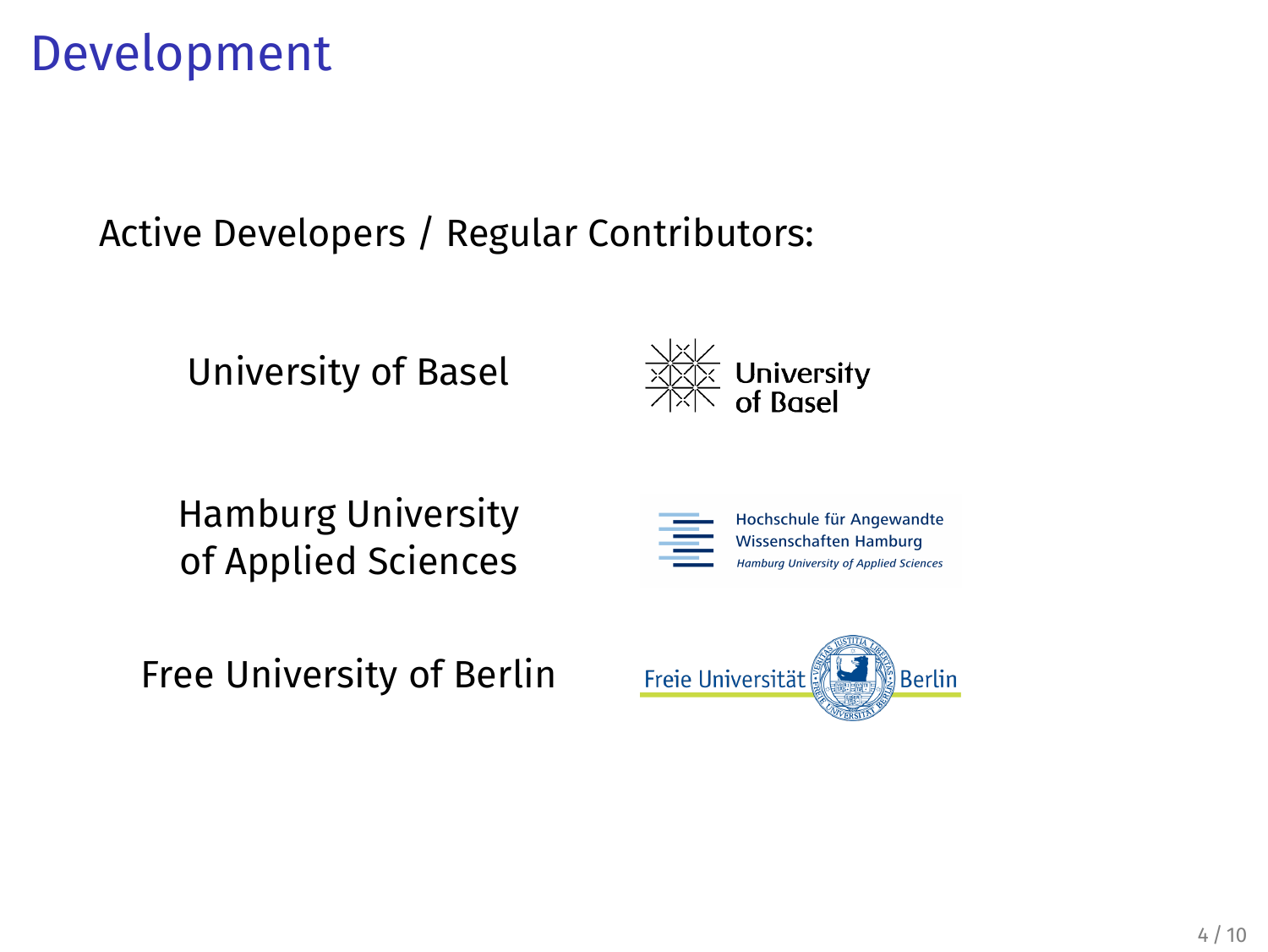## CCN-lite v0.x

- $\blacktriangleright$  started in 2011
- $\triangleright$  Goals:
	- $\blacktriangleright$  Lightweight implementation of the CCNx 0.x forwarder
	- $\blacktriangleright$  few lines of code, easy portability
	- $\triangleright$  basis for a NFN implementation (Named Function Networking)
- $\triangleright$  Grew with number of supported packet formats
- $\triangleright$  Stand alone implementation of various packet formats
- $\blacktriangleright$  more than just a forwarder?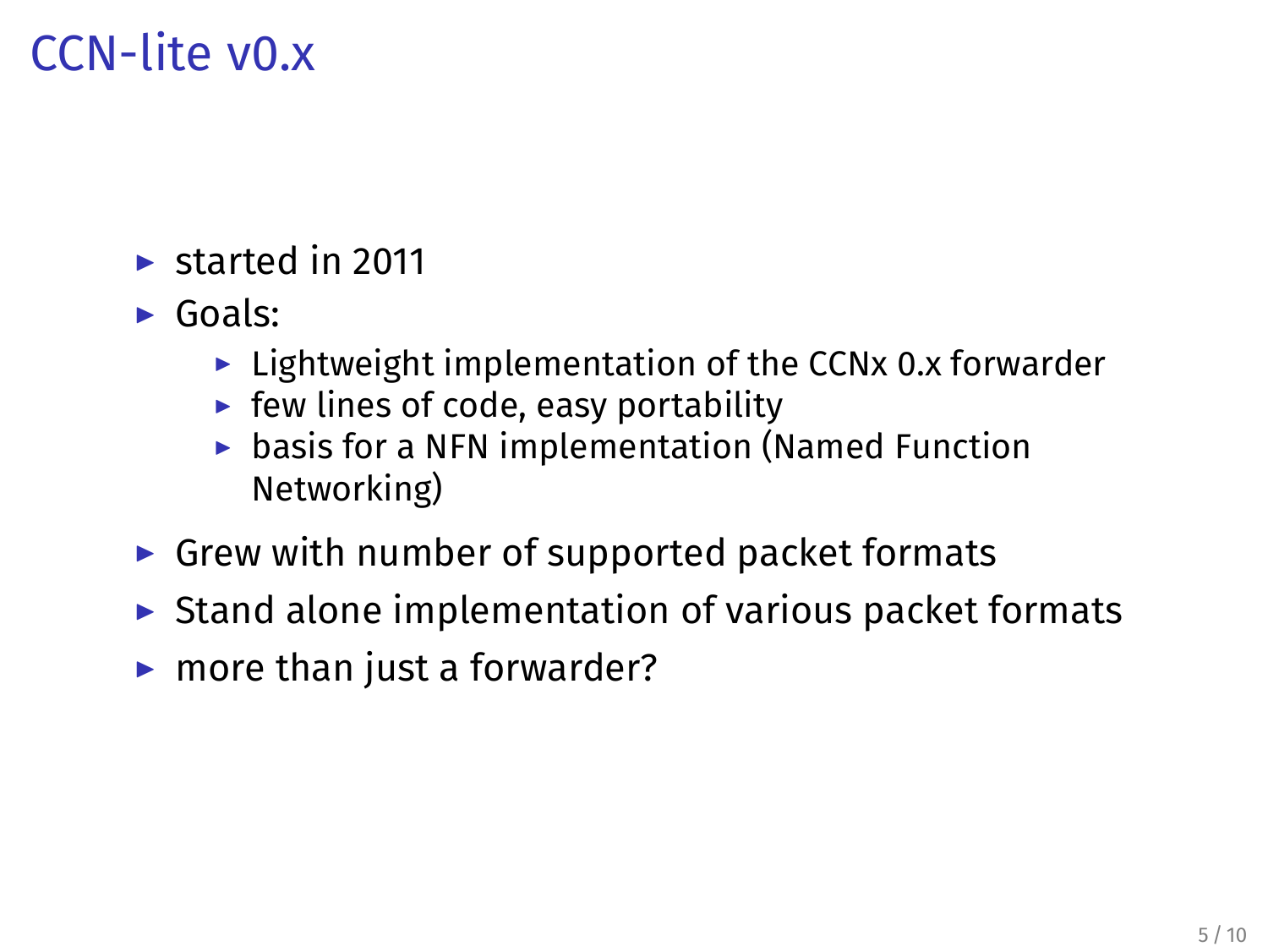## CCN-lite v<sub>2</sub>

- ▶ 2017: Kickoff development of CCN-lite v2
- $\triangleright$  Restructuring of the code with the goals:
	- $\triangleright$  easy expandability for future application and packet formats
		- ▶ added: LOWPAN packet format
	- $\triangleright$  providing packet encoding library for applications
	- $\blacktriangleright$  provide functionality for applications
	- $\blacktriangleright$  fixing security issues (thanks to Eric Sesterhenn / X41 D-Sec)
- $\blacktriangleright$  Modularization of the code
- $\blacktriangleright$  Memory optimizations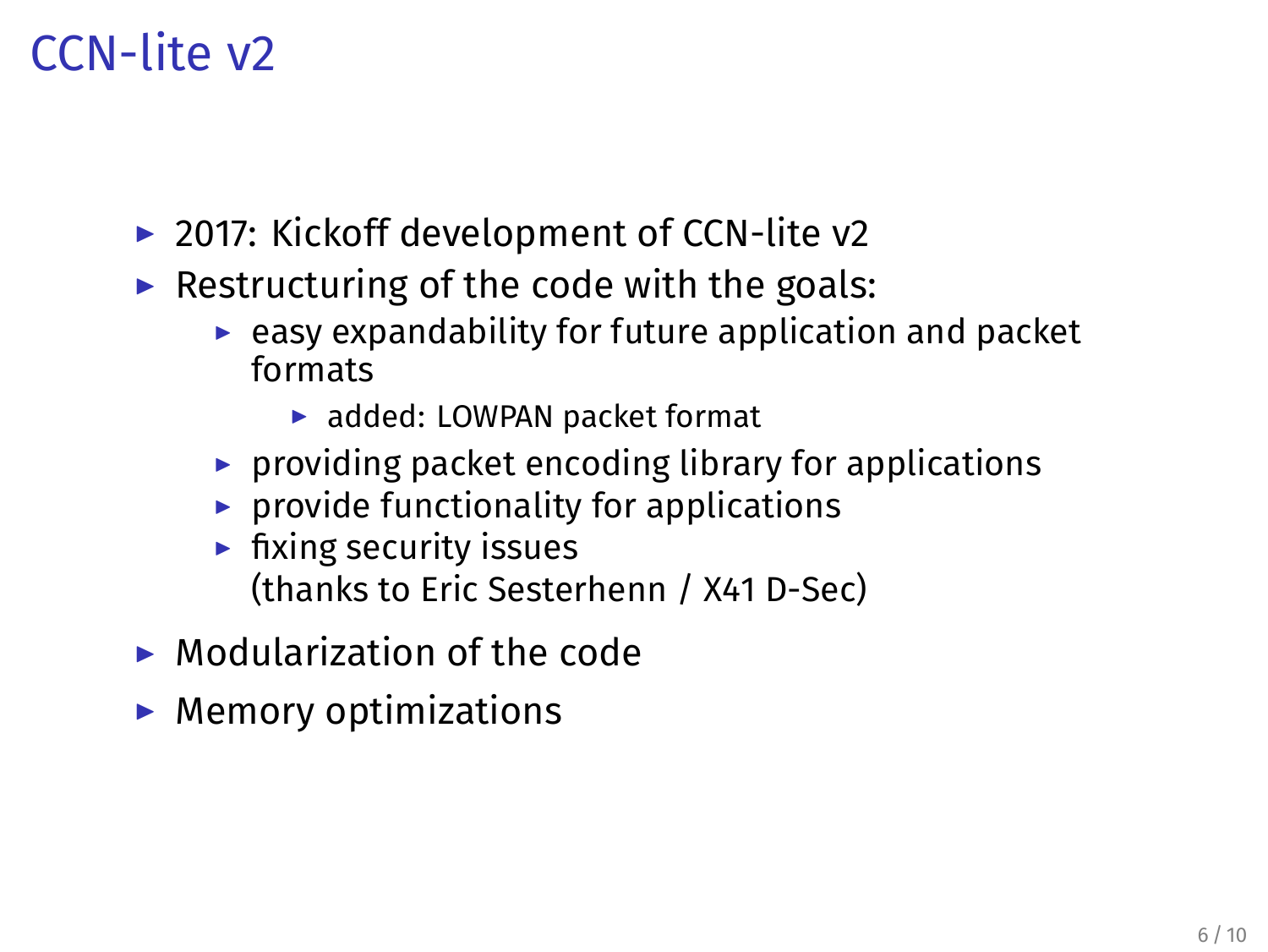### Structure of CCN-lite v2

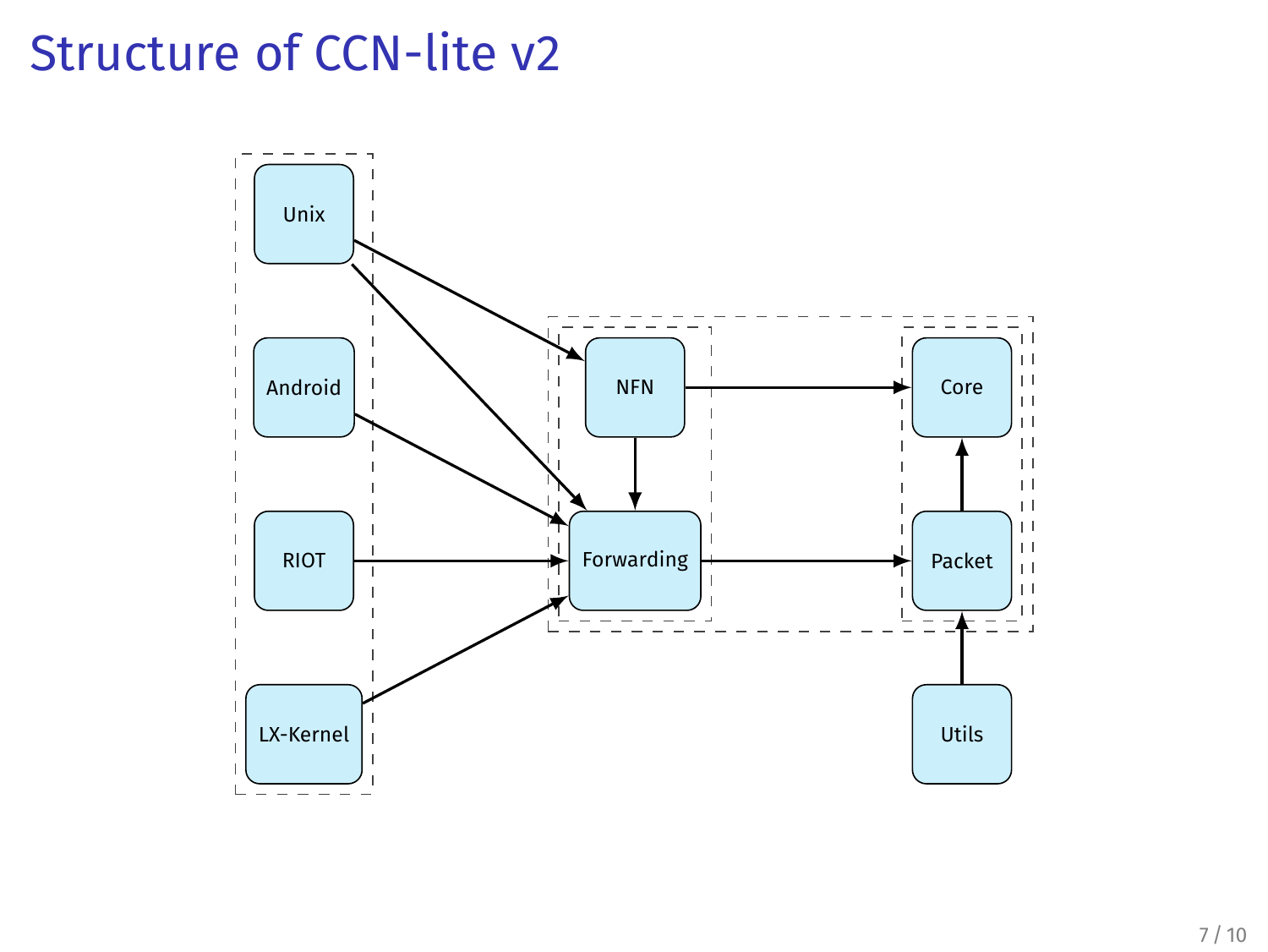### Current status of CCN-lite v2

- ▶ only few API changes to CCN-Lite v2
	- $\blacktriangleright$  unified packet en/decoding for easier usage
	- $\triangleright$  wrapper functions simplify access to existing functions
- ▶ Libraries and API are mostly stable.
	- $\triangleright$  do not expect API changes before the release
	- $\triangleright$  maybe a few changes for compatibility with other platforms?
- $\triangleright$  Unix and RIOT implementations are complete
- ▶ Missing: Linux Kernel, Android, Arduino
- $\blacktriangleright$  release is planned for this year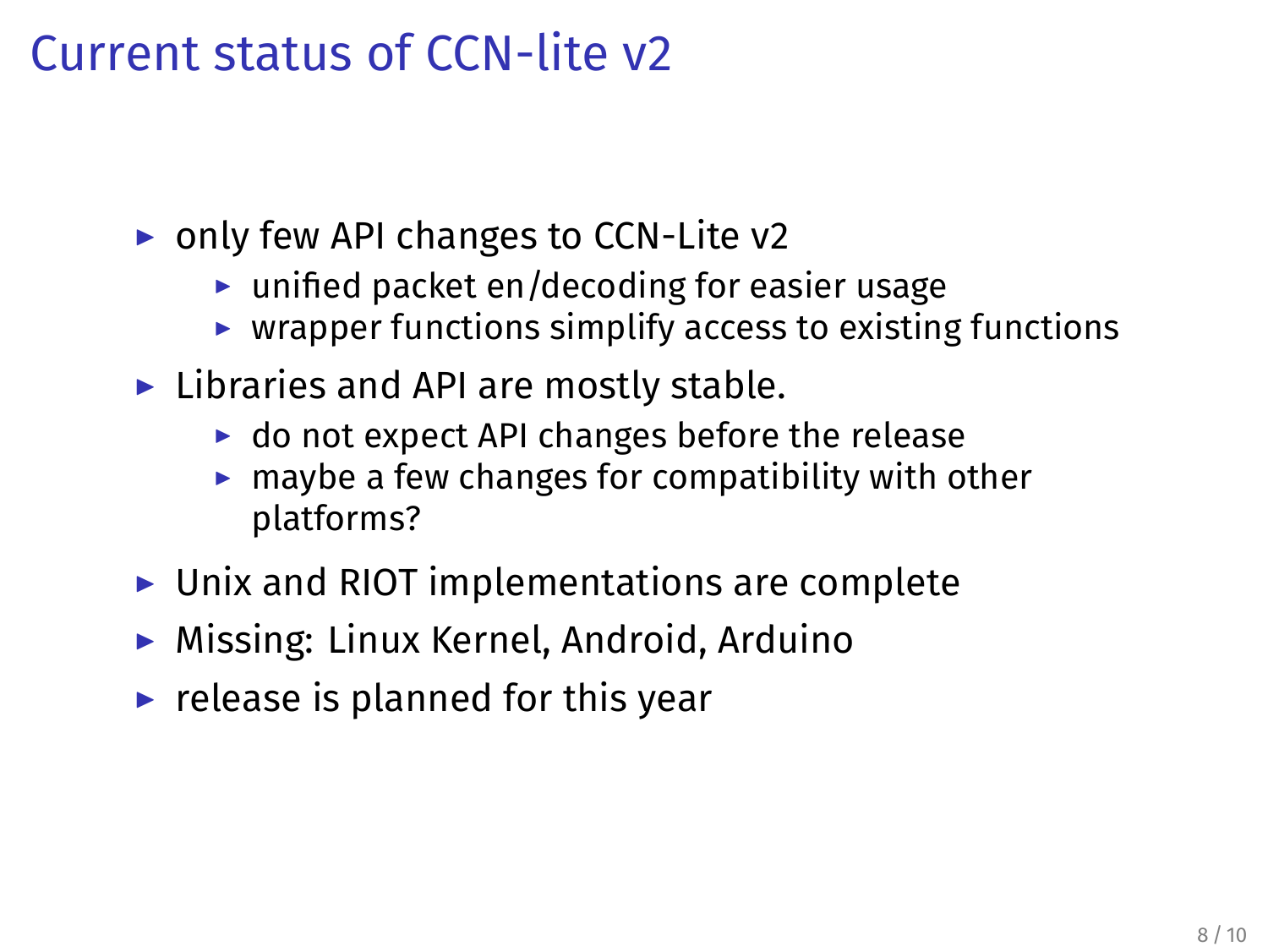# CCN-lite in RIOT

#### Current State

- ▶ CCN-lite v1 supported
- ▶ CCN-lite v2 GitHub Pull Request available
- ▶ Both use dynamic memory allocation (TLSF)

#### Adaptations needed

- $\triangleright$  Static memory allocation
- $\blacktriangleright$  Limit length of names
- $\triangleright$  Minimal data structure implementations (CS, FIB, PIT)
- ▶ Common API for users
	- ▶ CCN-lite vs NDN-RIOT vs …
	- ▶ CCNx vs NDN vs …